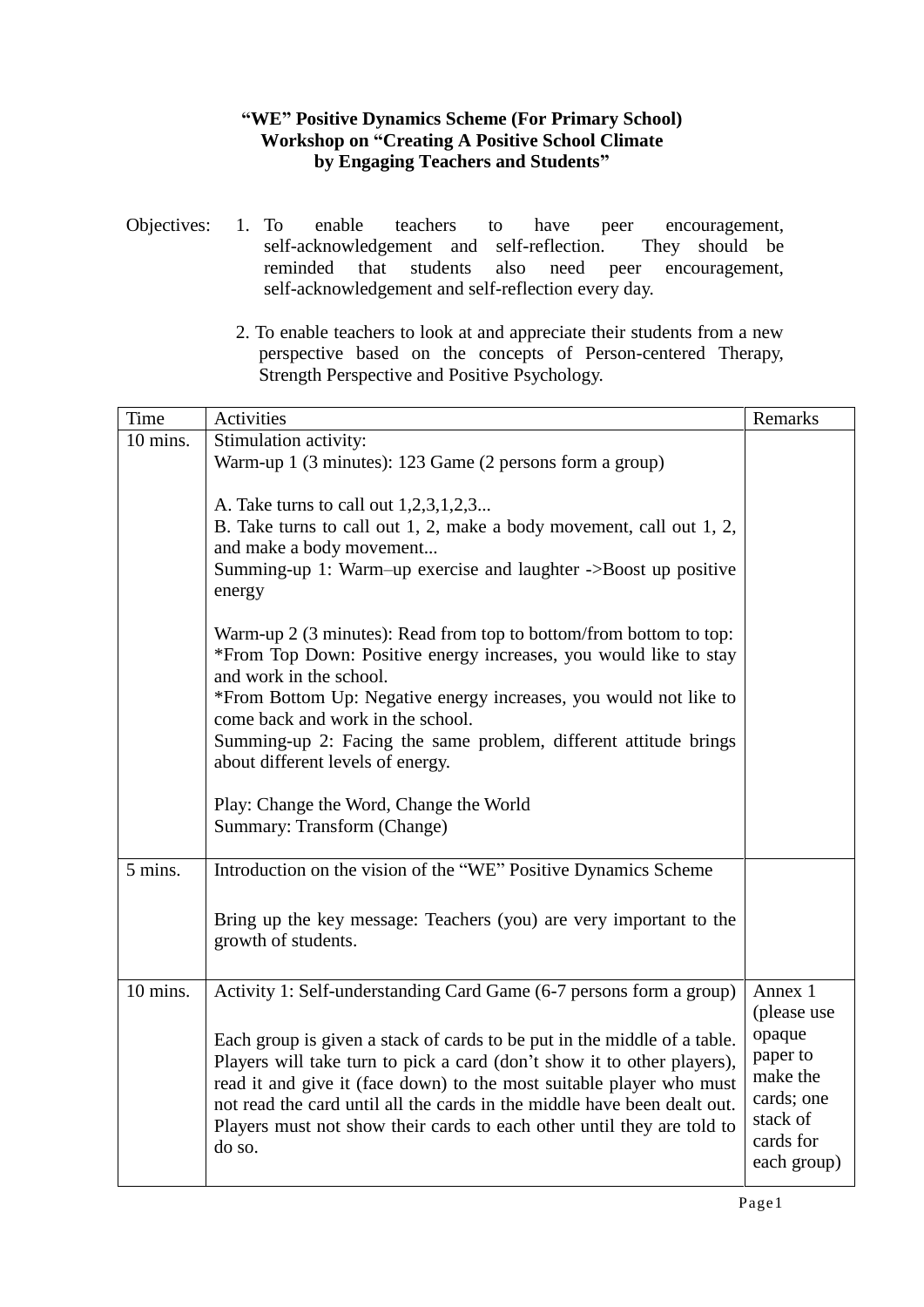|          | Rule: Each player must be given at least 5 cards.                                                                                                                                                                                                                                                                                                                                                                                                                                                                                                                                                                                                                                                                                                                                                                                                                                                                                                                                                                                                                                                                                                                                                                                                                                                                                                                                                                                                 |                                                                                          |
|----------|---------------------------------------------------------------------------------------------------------------------------------------------------------------------------------------------------------------------------------------------------------------------------------------------------------------------------------------------------------------------------------------------------------------------------------------------------------------------------------------------------------------------------------------------------------------------------------------------------------------------------------------------------------------------------------------------------------------------------------------------------------------------------------------------------------------------------------------------------------------------------------------------------------------------------------------------------------------------------------------------------------------------------------------------------------------------------------------------------------------------------------------------------------------------------------------------------------------------------------------------------------------------------------------------------------------------------------------------------------------------------------------------------------------------------------------------------|------------------------------------------------------------------------------------------|
| 10 mins. | Group Sharing 1: (Players can show the cards they have received to<br>each other.)                                                                                                                                                                                                                                                                                                                                                                                                                                                                                                                                                                                                                                                                                                                                                                                                                                                                                                                                                                                                                                                                                                                                                                                                                                                                                                                                                                |                                                                                          |
|          | Sharing $-$<br>1. Which cards provide correct descriptions about you?<br>Please<br>explain with examples.<br>2. Which cards provide wrong descriptions about you?<br>Please<br>explain with examples.<br>(Each person has 2-3 minutes for sharing.)                                                                                                                                                                                                                                                                                                                                                                                                                                                                                                                                                                                                                                                                                                                                                                                                                                                                                                                                                                                                                                                                                                                                                                                               |                                                                                          |
| 5 mins.  | Sharing and Interview (2-3 teachers to share their cards in the front)<br>1. Please tell us one personality trait listed in the game cards that you<br>most agree with/like most. Please explain with examples.<br>2. How do you feel and respond when your positive character or<br>qualities are recognised by others?<br>3. Among the cards you received, are there any descriptions that you<br>don't agree with? Please share your feeling.                                                                                                                                                                                                                                                                                                                                                                                                                                                                                                                                                                                                                                                                                                                                                                                                                                                                                                                                                                                                  | Give<br>applause to<br>each teacher<br>as<br>encourage-<br>ment                          |
| 5 mins.  | Objective of Activity 1: To enable teachers to have peer<br>encouragement, self-acknowledgement and self-reflection, as well as<br>reminding them that students need encouragement, acknowledgement<br>and guided self-reflection from teachers every day.<br>Question: What does the activity mean to you?<br>1. Everyone cares about how other people think of us.<br>2. Receive compliments $\rightarrow$ Accept $\rightarrow$ Belong to you $\rightarrow$ embrace the<br>good experience→keep doing well<br>3. Receive compliments $\rightarrow$ Don't agree with them $\rightarrow$ Not yet belong to<br>you→But you're motivated to perform better in that direction→<br>Make improvement (show a psychological experiment on mice to<br>enable teachers to understand mental strength.)<br>The link to the experiment on mice:<br>http://scitech.people.com.cn/BIG5/53754/53774/9400254.html<br>4. Self-concept at the initial stage is formed by "cards" given by<br>Teachers give students different "responses" every day,<br>others.<br>which help students develop their sense of self/self-concept.<br>5. Development of sense of self $\rightarrow$ "Affirmation" given by<br>important people. (Teachers hold a very important place in<br>students' mind.)<br>6. Be careful in giving responses to students $\rightarrow$ his/her true self may<br>have lots of shortcomings. How to help him/her transform is very<br>important. | Please<br>choose<br>relevant<br>information<br>if the<br>suggested<br>one was<br>deleted |
| 5 mins.  | Activity 2: Knowing Your Students (6-7 persons form a group)<br>1. Each group selects one student who is "very difficult to manage" in<br>the class.<br>2. There is still one place in School xx.<br>Arrangements can be made                                                                                                                                                                                                                                                                                                                                                                                                                                                                                                                                                                                                                                                                                                                                                                                                                                                                                                                                                                                                                                                                                                                                                                                                                     |                                                                                          |